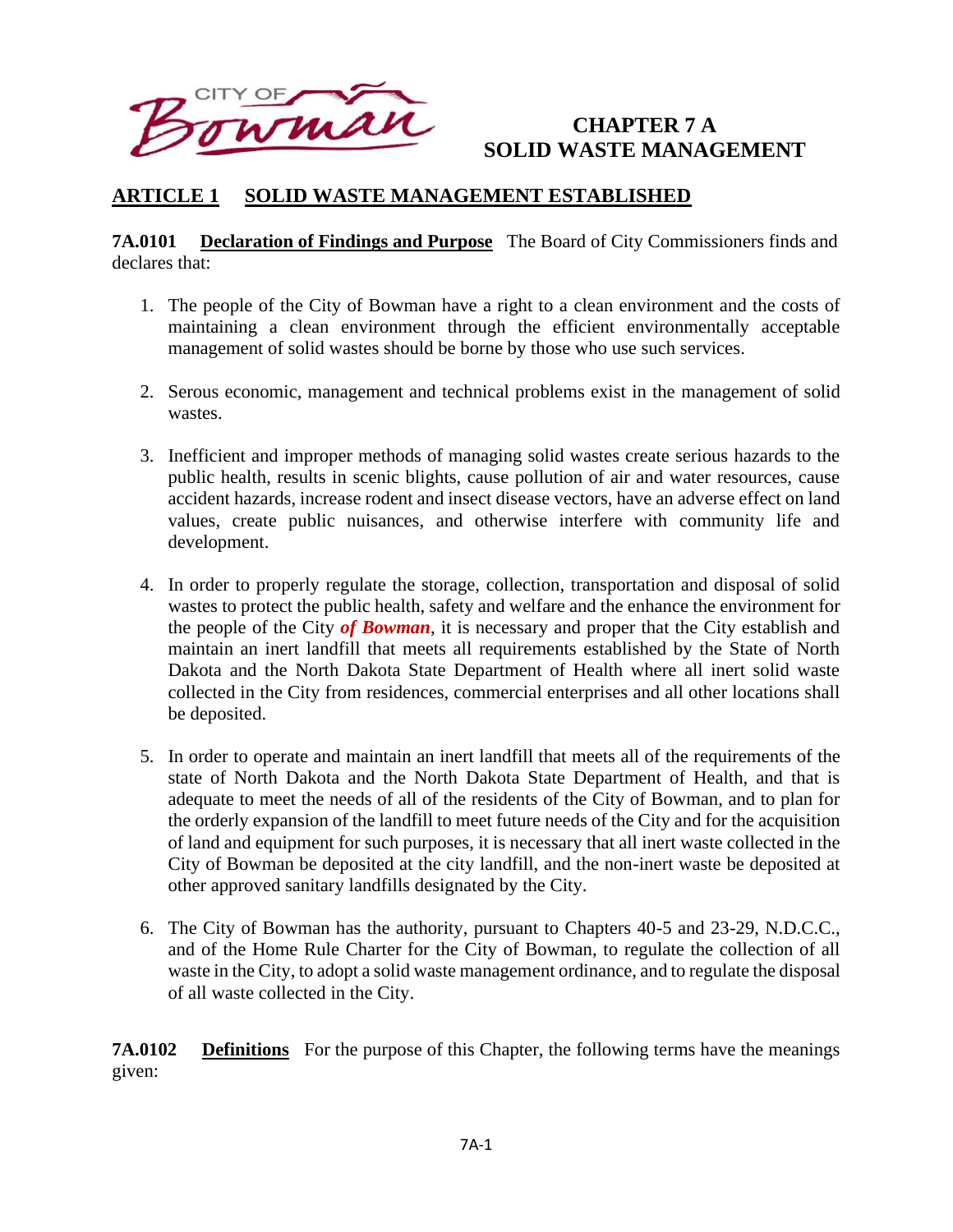- 1. "Collection" means the act of removing solid wastes from the central storage point of the primary source or residential container.
- 2. "Construction and demolition waste" means waste building materials and rubble resulting from construction, remodeling, repair or demolition operations on houses, commercial buildings, sidewalks, pavements and other structures.
- 3. "Garbage" means putrescible animal and vegetable wastes resulting from the handling, preparation, cooking and consumption of food, including wastes from markets, storage facilities, handling and sale of produce and other food products.
- 4. "Hazardous Wastes" means ay waste or combination of wastes which pose a substantial present or potential hazard to human health or living organisms because such wastes are non-degradable or persistent in nature or because they can be biologically magnified, or because they can be lethal or because they may otherwise cause or tend to cause detrimental cumulative effects.
- 5. "Inert Waste" means wood, concrete, metal, bricks, trees, rock, glass or other construction or demolition waste as directed by the Director of Public Works.
- 6. "Person" means any individual, corporation, partnership, firm, association, trust, estates, public or private institution, group, agency, political subdivision of this state, any other state or political subdivision or agency thereof and any legal successor, representative agent or agency of the foregoing.
- 7. "Premises" means any property, piece of land or real estate or building.
- 8. "Putrescible Waste" means solid waste capable of being decomposed with sufficient rapidity as to cause nuisances from offensive odors or produce fly-breeding conditions.
- 9. "Recyclable" means any material designated by the Director of Public Works for removal from the solid waste stream for special collection and disposition.
- 10. "Rubbish" means non putrescible solid wastes (excluding ashes), consisting of both combustible and noncombustible wastes, such as paper, cardboard, tin cans, yard clippings, wood, glass, bedding, crockery and similar materials.
- 11. "Scavenging" means uncontrolled removal of solid waste materials from any disposal operation site, storage area or collection point.
- 12. "Solid Wastes" means garbage, rubbish and all other solid wastes and solid discarded materials, including solid waste materials resulting from industrial and commercial operations.
- 13. "Storage" means the interim containment of solid waste in an approved manner after generation and prior to ultimate disposal.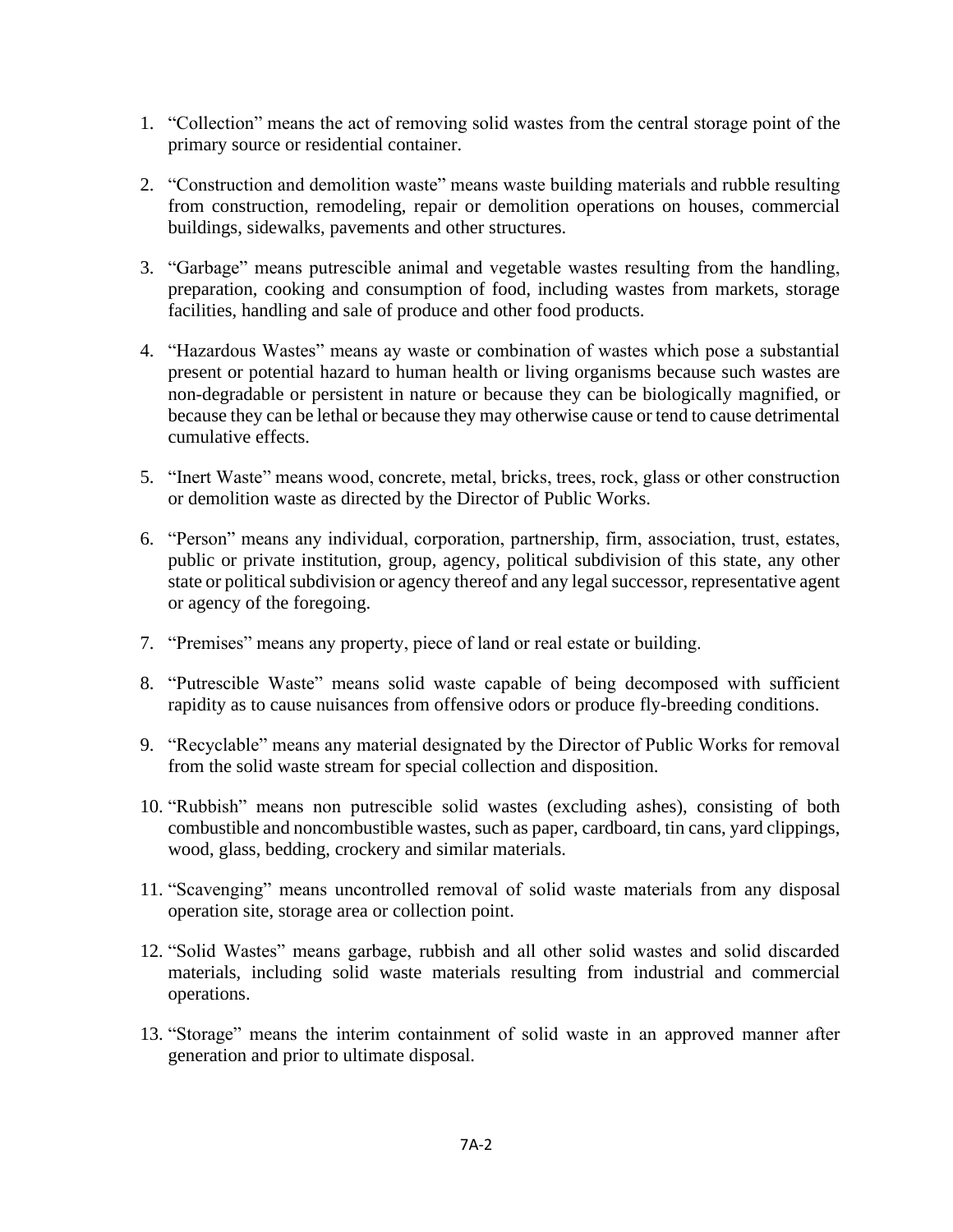14. "Yard Waste" means grass clippings and leaves and shall not include garden refuse and trees and branches.

## **7A.0103 Littering Prohibited; Duty to Clean**

- 1. It is unlawful for any person to throw, drop, cast or deposit upon any street, alley, sidewalk, or any yard or premises, public or private, any filth of any kind, or cans, paper, trash, paper containers, solid waste, yard waste, bottles or any other form of litter or waste matter.
- 2. The owner or occupant of any store or other place of business situated within the City of Bowman shall exercise reasonable diligence at all times to keep the premises clean of wastepaper, wrapping paper, paper napkins, cartons, package containers and other used or waste materials thrown or left on said premises by its customers and shall take reasonable measures to prevent waste from drifting or blowing to adjoining premises.

Receptacles of sufficient size and number must be placed on the premises accessible to the customers of such business where the above referred to articles of waste may be disposed of.

- 3. It is unlawful for any person going upon the premises of another to in any manner dispose of wastepaper, wrapping paper, paper napkins, cartons, package containers and other used or waste materials except in receptacles provided for such purposes.
- 4. No person shall use the disposal container of another to dispose of solid waste without the consent of the owner of the container.

### **7A.0104 Collection Regulations**

- 1. All solid wastes must be collected, conveyed and disposed of by the City under the supervision of the City of Bowman, except as otherwise provided in this chapter. The City of Bowman has authority to make regulations concerning the days of collection, type and location of waste containers and such other matters pertaining to the collection, conveyance and disposal as necessary, and to change and modify the same, and shall give notice thereof by public notice in the official newspaper. Any person aggrieved by a regulation of the City of Bowman has the right of appeal to the Board of City Commissioners, who shall confirm, modify or revoke such regulations, following notice to the aggrieved party and a hearing.
- 2. The City of Bowman has authority to make such reasonable regulations concerning individual collection, transportation and hauling and disposal of solid waste as deemed necessary, which shall become effective when notice thereof has been given by publication in the official newspaper.
- 3. A person may not place any solid waste in any street, alley or other public place o upon any private property within the city except in proper containers or for collection and removal. Non-putrescible solid wastes such as branches or newspapers and magazines may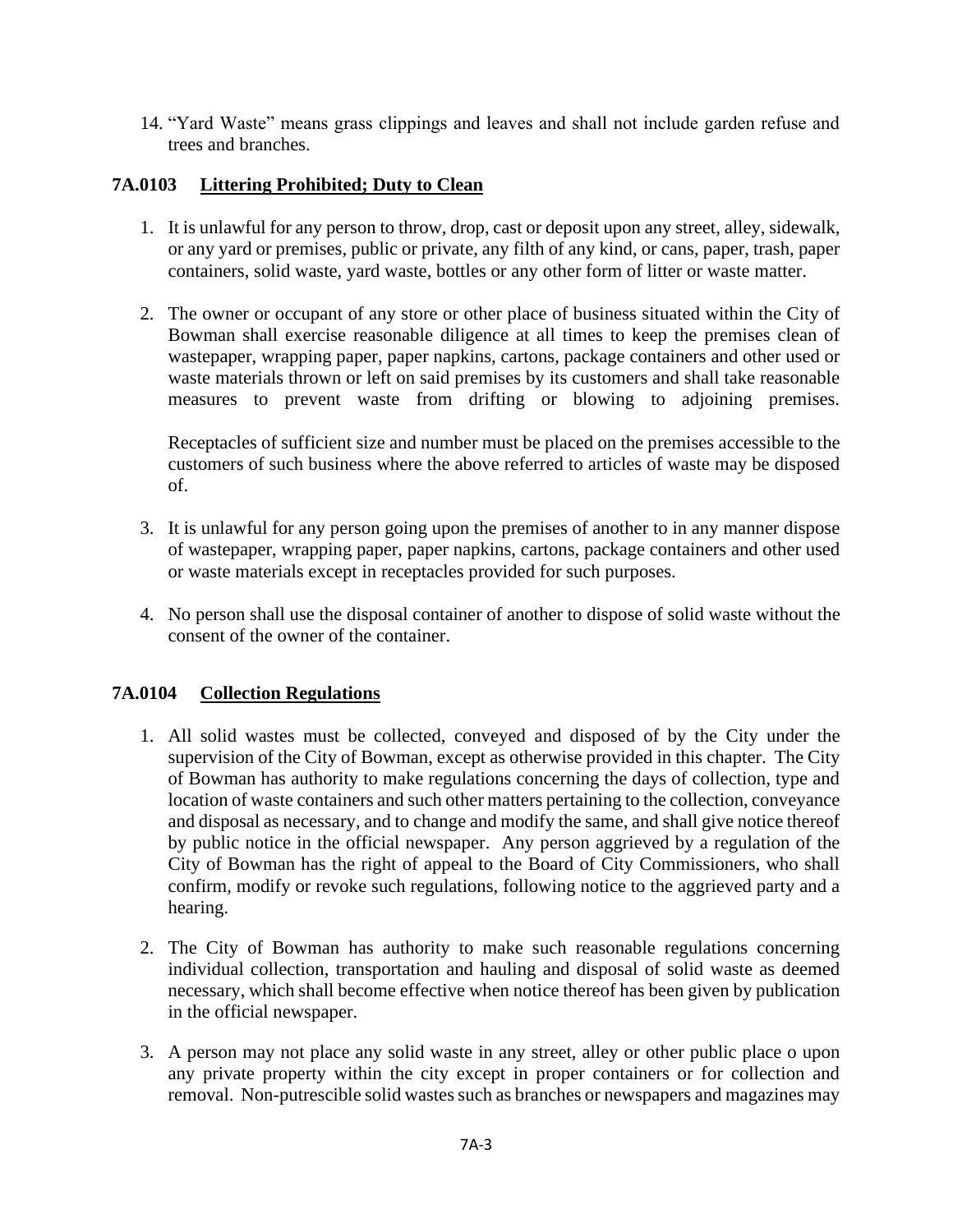be bundles in bundles not exceeding fifty (50) pounds and more than four feet in length and placed out for collection not more than twenty-four (24) hours before collection.

- 4. Any unauthorized accumulation of garbage or solid waste on any premises is hereby declared to be a nuisance and is prohibited, except as provided in paragraph twelve (12) of this Section.
- 5. Any approved waste container together with solid waste must be within fifteen (15) feet of an alley accessible to the property. Where no alleys are available, all waste containers must be as accessible as possible and with three (3) feet of the curb. The City of Bowman may allow a greater distance as conditions require. Special arrangements for other collection points may be made by the City of Bowman for those citizens who are unable to move their waste container or solid waste to the required collection point. Waste containers may be placed out for collection the evening before the day of collection but no later than 7:00 am the day of collection.
- 6. Residential collections must be made as often as is necessary to maintain and preserve the health of the community. When streets or alleys are in temporary condition to make collection impossible, such failure does not relieve the occupant of payment of charges for garbage collection.
- 7. All solid waste of each residence shall, if reasonable amount, be collected during regular collection times for the standard charge. The director has the authority to refuse to collect unreasonable amounts or to make an additional charge for such amounts. A regular use of over four (4) trash cans will incur additional charges.
- 8. The driver and operator or operators of any truck engaged in the collection and removal of solid waste by the City Bowman may refuse to collect and remove the same if it does not substantially meet the requirements of this Chapter.
- 9. Ownership of solid waste set out for collection or deposited at the City of Bowman disposal grounds is vested in the City. It is unlawful for any person other than the owner or other authorized person, to remove any refuse material from the solid waste container, storage area, or collection point of another.
- 10. A person may not burn or cause to be burned any paper, garbage, excelsior, straw, hay leaves, brush, weeds, dry grass, shavings, rags, barrels, boxes, crates, lumber or other combustible materials or solid waste within the City, except in an incinerator approved by the State Health Department.
- 11. Commercial bulk containers may be placed on the public right-of-way used as an alley when it is impractical or impossible to store the container entirely on private property. Those containers placed on public right-of-way may not project more than five (5) feet into the alley. The alley must have an unobstructed opening of at least fifteen (15) feet.
- 12. A person may compost grass or leaves collected on the property provided the composting site is operated in a safe and healthful manner and does not create a nuisance.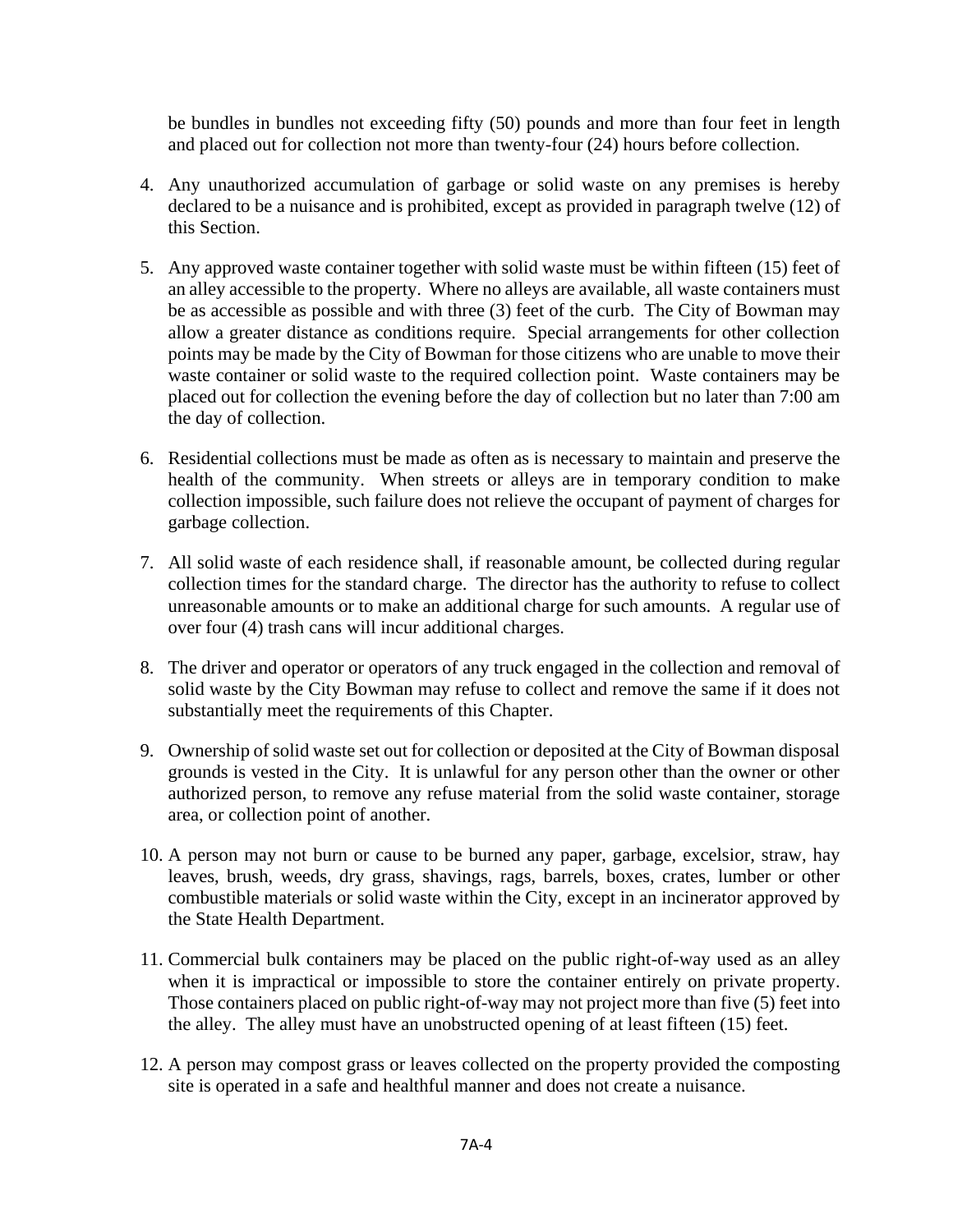13. No person shall place, deposit or dump any material in a recycling container other than what is indicated as allowable on the container. A recycling container may include any public or private container, dumpster or repeatable that is clearly signed as being for the deposit of particular materials.

**7A.0105 Collection by City; Exceptions** Except as otherwise provided in this Section, all rubbish or any other solid waste discarded or put out for collection by any person or collected within the City of Bowman, must be collected, conveyed and disposed of by the City. It is unlawful for any other person to collect any garbage, rubbish or other solid waste for another within the City, or to convey such materials on any streets, highways or alleys of the City, unless such person has been granted a franchise to do so by the Board of City Commissioners.

- 1. Persons with a waste collection franchise granted by the board of City Commissioners may collect garbage, rubbish or other solid wastes only from mobile home parks and all other locations other than residences and city facilities and convey such materials to the City of Bowman landfill.
- 2. All garbage, rubbish or other solid wastes collected in the city must be deposited at an approved sanitary landfill designated by the City of Bowman.
- 3. Persons with a waste collection franchise granted by the Board of City Commissioners may contract with the City for the collection of recyclables. This contract shall be competitively bid and shall not exceed a two-year (2-year) term.

**7A.0106 Storage Container Requirements** The following provisions govern the type, use and maintenance of garbage containers:

- 1. Residential containers must be a tapered, commercially manufactured type, equipped with suitable handles and tight-fitting covers, and shall be watertight. They must have a maximum capacity of thirty-two (32) gallons unless bulk containers are used. Plastic bags with a maximum capacity of thirty-two (32) gallons shall be utilized prior to depositing them in suitable waste containers which must be closed tightly and have sufficient strength to hold the solid waste they contain. Owners of apartment houses of two (2) or three (3) units shall furnish not less than two (2) thirty-two (32) gallon cans per living unit. Owners of apartment houses of four (4) or more units shall provide minimum sized dumpsters as follows:
	- a. One (1) cubic yard for five (5) living units or less;
	- b. Two (2) cubic yards for six (6) to ten (10) living units;
	- c. Two (2) cubic yards for each additional ten (10) living units in excess of ten (10) units;

The City of Bowman is authorized to make such inspections as are deemed reasonable to determine the number of containers and the number of pickups per week necessary to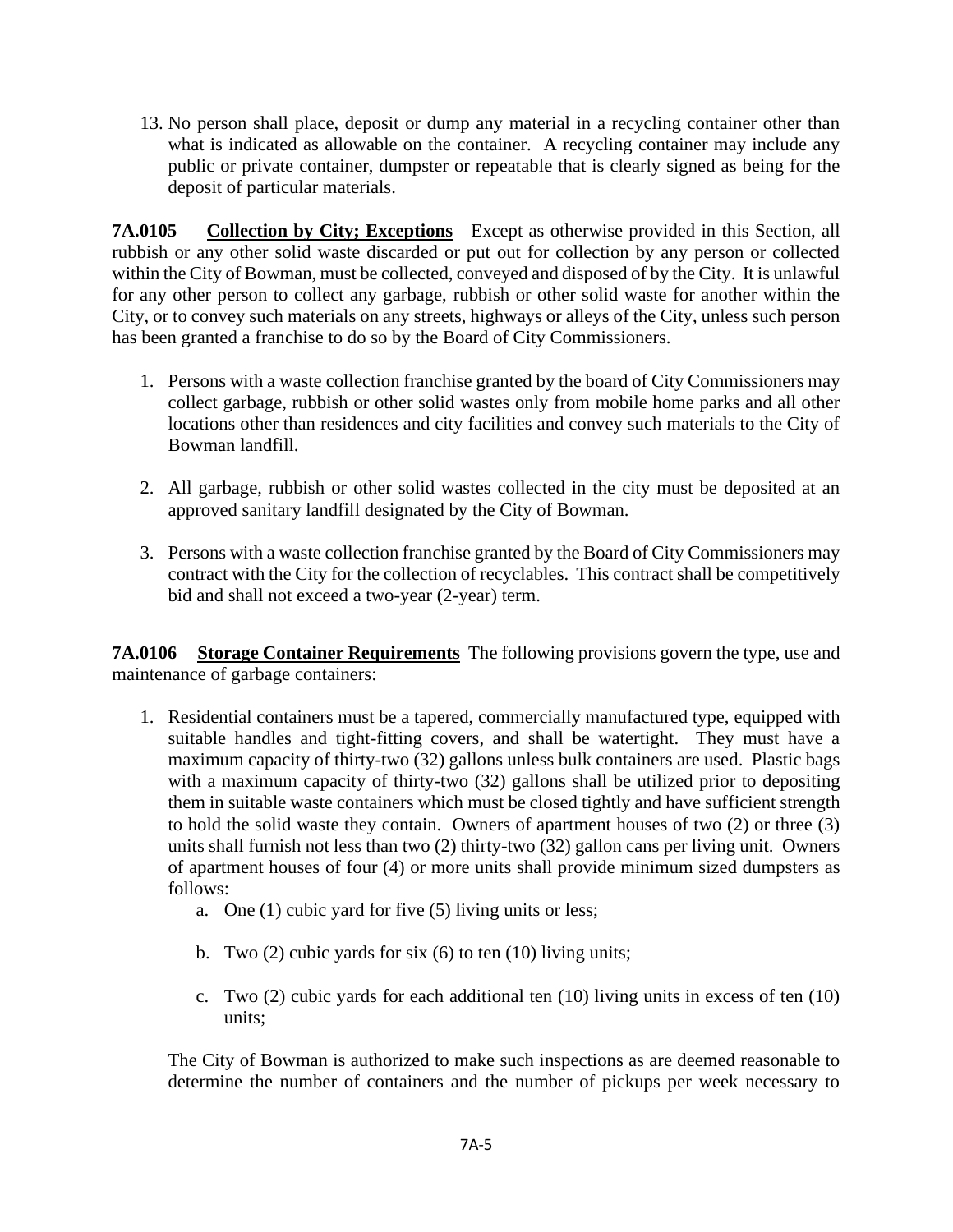provide the minimum level of service required for the removal of refuse form an apartment house and to determine the rate to be used for such service.

Bulk containers must be constructed of durable rust and corrosion-resistant metal, be equipped with tight-fitting lids or doors to prevent entrance of insects or rodents and must be watertight and weatherproof.

2. In order to prevent bulk container (dumpster) users from downsizing their containers below their actual needs, the City of Bowman is authorized to charge an overflow surcharge fee to be applied to the customer's monthly bill when overflow occurs. The amount of the surcharge shall be as determined by the City of Bowman.

The City of Bowman is authorized to allow bulk container (dumpster) users to change their container sizes and quantities twice  $(2x)$  per year. A change out fee, as determined by the City *of Bowman*, will be applied to the container users monthly bill change outs occur.

- 3. Every garbage and trash container must be maintained in as sanitary condition as possible in view of the use to which it is put; and must be thoroughly cleansed as needed by washing, scalding or otherwise. Bulk containers must be kept in good repair and painted once  $(1x)$ a year unless the Director of Public Works approves existing condition.
- 4. All garbage must be drained and wrapped, sacked or bagged before being placed in waste containers. Waste containers must be kept tightly closed during the collection of deposit of garbage, trash, or solid waste. The contents of all receptacles must be so protected that the wind cannot blow out and scatter same over the streets, alleys and premises of the City of Bowman. Individuals are encouraged to compost lawn clippings and leaves or take them to containers provided by the City for the collection.
- 5. It is the duty of any person in control of any premises to replace any container which is damaged or deteriorated and may cause injury to collection personnel or create a health problem within five (5) days after receipt of a "Notice of Violation".
- 6. Storage racks or container supports must be provided or individual containers stored outside to minimize corrosion, to prevent breeding of insects and prevent rodent harborage. Distance to the bottom of the racks or container supports must be at least *twelve* (12) inches above ground level. The maximum height of a front retaining rail may not exceed twentyfour (24) inches above grade. All containers must be moved to a collection point on the day of collection.

7**A.0107 Hauling Restrictions** A person may not haul or transport garbage, rubbish or solid waste to the City's disposal grounds except in a vehicle which does not permit any garbage, rubbish or solid waste to steep, spill, leak, blow, drop off or fall to the streets, roads or highways leading to such disposal grounds.